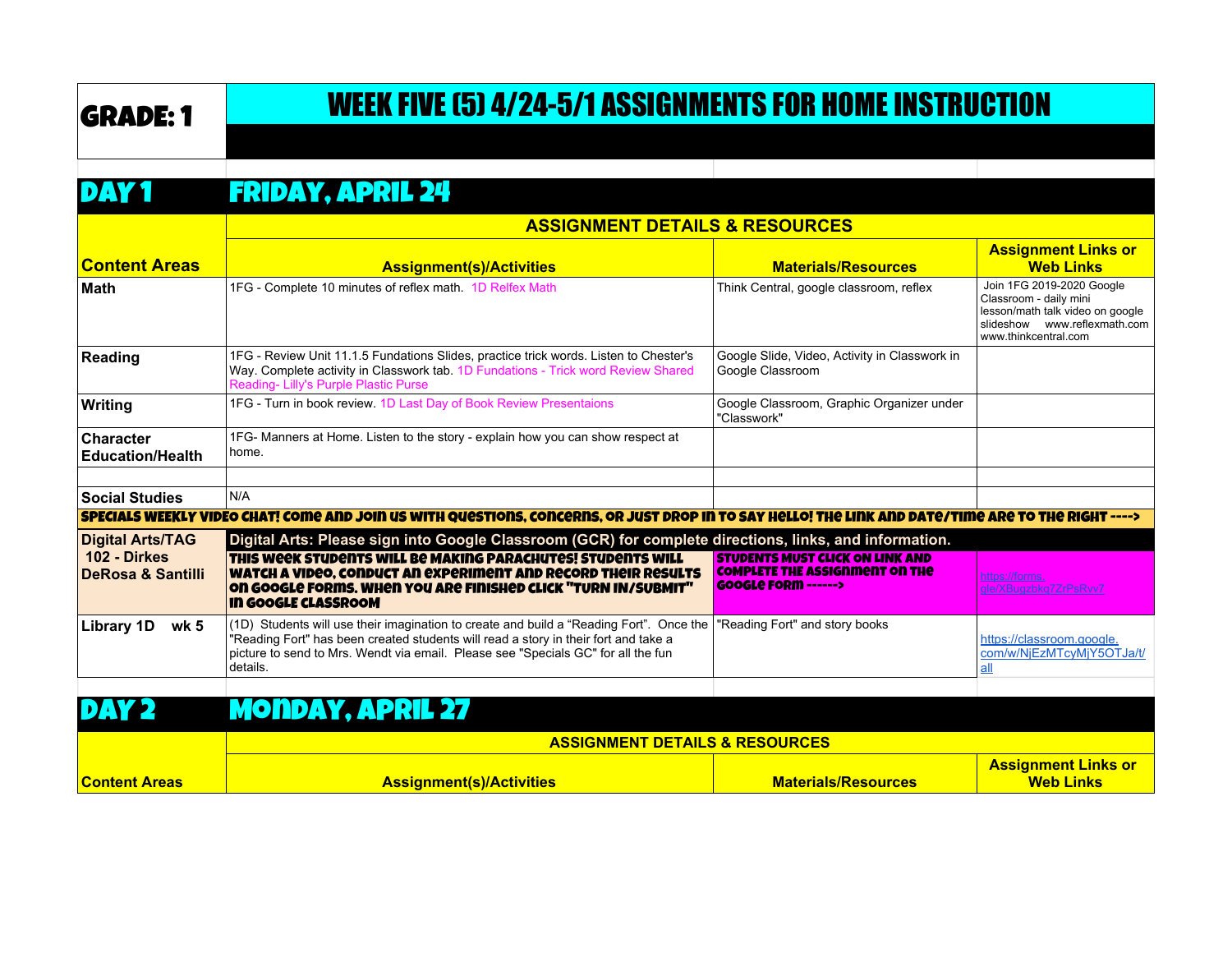| Math                  | 1FG - Chapter 11- Interactive sorting 2D and 3D shapes on google slides.<br>1D Unit<br>11 Lesson 1 intro to 3D Shapes                                                                                                                                                           | Google Classroom, Think Central                                                 | Join 1FG 2019-2020 Google<br>Classroom for daily videos of mini<br>lessons/math talks. Sorting<br>activity located in classwork on<br>google classroom. www.<br>thinkcentral.com                     |
|-----------------------|---------------------------------------------------------------------------------------------------------------------------------------------------------------------------------------------------------------------------------------------------------------------------------|---------------------------------------------------------------------------------|------------------------------------------------------------------------------------------------------------------------------------------------------------------------------------------------------|
| <b>Guided Reading</b> | 1FG- (Fasola) Green, Yellow, & Pink Groups - Read and Complete Task under<br>Classwork. (Glass) Red, Orange, & Purple Groups - Read book and complete task<br>under Classwork.                                                                                                  | Google Classroom, digital reading passages,<br>digital comprehension activities |                                                                                                                                                                                                      |
| <b>Reading</b>        | 1FG - Watch video of read aloud - Julius, The Baby of the World. Review Fundations<br>slides for 11.2.1 - complete task under classwork tab. 1D Fundations Unit 11 Magic e<br>Lesson 1 Shared Reading Shelia Rae the Brave                                                      | Video, Google Classroom, Character Trait<br>Activity                            |                                                                                                                                                                                                      |
| Writing               | 1FG - Review World Leaders. Play the videos on the slides to review the leaders that<br>we discussed this school year. You will choose one to research and write about over<br>the next few weeks. 1D journal writing- write about your weekend                                 | Book Review Graphic Organizer, Google<br>Classroom                              |                                                                                                                                                                                                      |
| <b>Social Studies</b> | 1FG- Map Skills Quiz                                                                                                                                                                                                                                                            | Google Classroom                                                                | Join 1FG 2019-2020 Google<br>Classroom for Map Skills Quiz<br>located in classwork. Watch and<br>listen to a tutorial from Mrs. Glass<br>on how to take your map skills<br>quiz using google slides. |
|                       | SPECIALS WEEKLY VIDEO CHAT! COME AND JOIN US WITH QUESTIONS, CONCERNS, OR JUST DROP IN TO SAY HELLO! THE LINK AND DATE/TIME ARE TO THE RIGHT ---->                                                                                                                              |                                                                                 |                                                                                                                                                                                                      |
| Spanish (1D)          | Label Formas & Sizes                                                                                                                                                                                                                                                            | Google Classroom Assignment                                                     | https://docs.google.<br>com/presentation/d/19gVM<br>VGoIU21mBbTUSSuqOr9i<br>hZu1IlGkR7Mxmf2Ck9U/e<br>dit?usp=sharing                                                                                 |
| Library 1FG wk 5      | (1F) Students will use their imagination to create and build a "Reading Fort". Once the<br>"Reading Fort" has been created students will read a story in their fort and take a<br>picture to send to Mrs. Wendt via email. Please see "Specials GC" for all the fun<br>details. | "Reading Fort" and story books                                                  | https://classroom.google.<br>com/w/NjEzMTcyMjY5OTJa/t/<br>all                                                                                                                                        |
|                       |                                                                                                                                                                                                                                                                                 |                                                                                 |                                                                                                                                                                                                      |

# DAY 3 TUESDAY, APRIL 28

|                       | <b>ASSIGNMENT DETAILS &amp; RESOURCES</b>                                                                                                                                                                                  |                                                                                                     |                                                                                                                                                                                         |
|-----------------------|----------------------------------------------------------------------------------------------------------------------------------------------------------------------------------------------------------------------------|-----------------------------------------------------------------------------------------------------|-----------------------------------------------------------------------------------------------------------------------------------------------------------------------------------------|
| <b>Content Areas</b>  | <b>Assignment(s)/Activities</b>                                                                                                                                                                                            | <b>Materials/Resources</b>                                                                          | <b>Assignment Links or</b><br><b>Web Links</b>                                                                                                                                          |
| ∣Math                 | 1FG - Chapter 11-3D Interactive Activity-Identify 3D shapes 1D Chapter 11 Lesson 1<br>Day 2 3D Shapes                                                                                                                      | Google Classroom                                                                                    | Join 1FG 2019-2020 Google<br>Classroom for daily videos of mini<br>lessons/math talks. Interactive 3D<br>activity located in classwork on<br>google classroom. www.<br>thinkcentral.com |
| <b>Guided Reading</b> | 1FG- Fasola: Green, Yellow, & Pink Groups - Google Meet. Click link at Guided<br>Reading time. Glass: Red & Orange Groups - Google Meet. Clink link at Guided<br>Reading time.                                             | Google Classroom, digital reading passages,<br>digital comprehension activities, running<br>records | All comprehension activities for<br>reading passages located under<br>classwork in google classroom                                                                                     |
| Reading               | 1FG - Watch video of read aloud - Sheila Rae The Brave - complete task under<br>classwork. Review Fundations slides for 11.2.2, review trick words. 1D Fundations trick<br>words writing silly sentences- Reading Raz Kids |                                                                                                     |                                                                                                                                                                                         |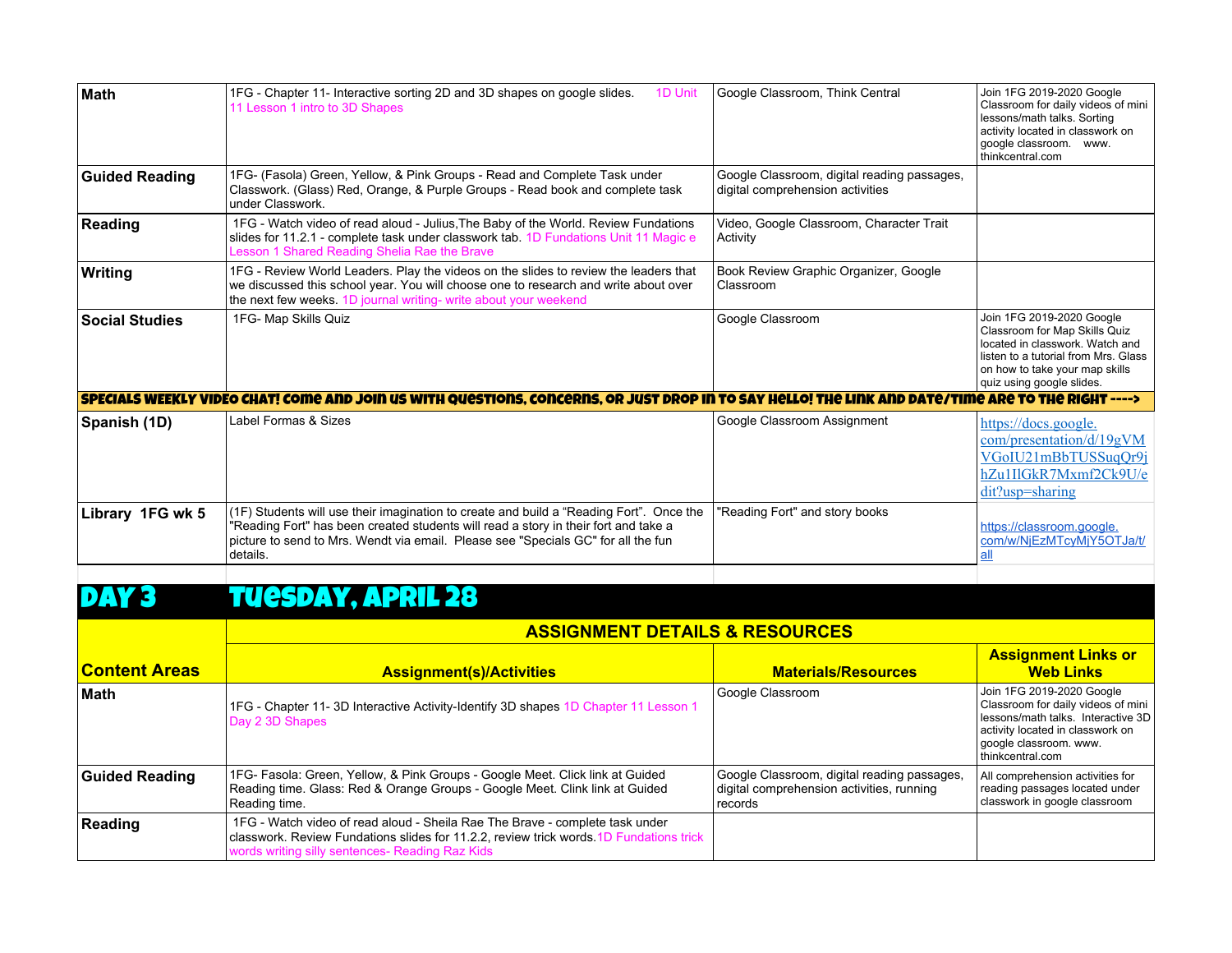| Writing                                                                                                                                                       | 1FG - Review World Leaders. Play the videos on the slides to review the leaders that<br>we discussed this school year. You will choose one to research and write about over<br>the next few weeks. 1D intro to world leader writing                                   |                                     |                                                                                                                                                              |  |
|---------------------------------------------------------------------------------------------------------------------------------------------------------------|-----------------------------------------------------------------------------------------------------------------------------------------------------------------------------------------------------------------------------------------------------------------------|-------------------------------------|--------------------------------------------------------------------------------------------------------------------------------------------------------------|--|
| <b>Social Studies</b>                                                                                                                                         | 1FG - Introduction to Egypt-A Great Civilization 1D Geography Lesson 2 Finding<br><b>Places</b>                                                                                                                                                                       | Google Classroom                    | Join 1FG 2019-2020 Google<br>Classroom for interactive google<br>slides and videos about Eqypt.<br>Exit Tickets located in classwork<br>on google classroom. |  |
| <u> SPECIALS WEEKLY VIDEO CHAT! COMO AND JOIN US WITH QUOSTIONS, CONCORNS, OR JUST DROP IN TO SAY HOLLO! THO LINK AND DATO/TIMO ARO TO THO RIGHT ----&gt;</u> |                                                                                                                                                                                                                                                                       |                                     |                                                                                                                                                              |  |
| Spanish (1FG)                                                                                                                                                 | Label Formas & Sizes                                                                                                                                                                                                                                                  | Google Classroom Assignment         | https://docs.google.<br>com/presentation/d/19gVM<br>VGoIU21mBbTUSSuqQr9j<br>hZu1IlGkR7Mxmf2Ck9U/e<br>$dit?usp = sharing$                                     |  |
| Music (1D)                                                                                                                                                    | Music From Around the World: We're going to start with music from here in the USA!<br>Listen to the patriotic songs and sing along, then send Mrs. Schmidt a picture or video<br>of your singing. Interview a family member about what patriotic music means to them. | 1st Grade Specials Google Classroom |                                                                                                                                                              |  |
|                                                                                                                                                               |                                                                                                                                                                                                                                                                       |                                     |                                                                                                                                                              |  |

# DAY 4 Wednesday, APRIL 29

|                       | <b>ASSIGNMENT DETAILS &amp; RESOURCES</b>                                                                                                                                                                                          |                                                                                                     |                                                                                                                                                                       |
|-----------------------|------------------------------------------------------------------------------------------------------------------------------------------------------------------------------------------------------------------------------------|-----------------------------------------------------------------------------------------------------|-----------------------------------------------------------------------------------------------------------------------------------------------------------------------|
| <b>Content Areas</b>  | <b>Assignment(s)/Activities</b>                                                                                                                                                                                                    | <b>Materials/Resources</b>                                                                          | <b>Assignment Links or</b><br><b>Web Links</b>                                                                                                                        |
| l Math                | 1FG - Complete Chapter 11 review in math book - pgs.663-666 1D Chapter 11 Lesson<br>2 3D Shapes                                                                                                                                    | Google Classroom, Math book, Think Central                                                          | Join 1FG 2019-2020 Google<br>Classroom for daily videos of mini<br>lessons/math talks. www.<br>thinkcentral.com                                                       |
| <b>Guided Reading</b> | 1FG- Fasola: Green, Yellow, & Pink Groups - Read and Complete Task under<br>Classwork. Glass: Red & Orange Groups - Google Meet. Clink link at Guided Reading<br>time.                                                             | Google Classroom, digital reading passages,<br>digital comprehension activities, running<br>records | All comprehension activities are<br>located under classwork in google<br>classroom                                                                                    |
| Reading               | 1FG - Kevin Henkes Author Study Quiz. Review Fundations slides for 11.2.3 -<br>complete task under classwork tab. 1D Fundations Unit 11 W1D2 Shared Reading<br><b>Shelia Rae the Brave</b>                                         | Google Classroom, YouTube Video, Bad Seed<br>Worksheet                                              |                                                                                                                                                                       |
| Writing               | 1FG - Review World Leaders. Play the videos on the slides to review the leaders that<br>we discussed this school year. You will choose one to research and write about over<br>the next few weeks. 1D World Leader Writing Project | Google Classroom                                                                                    |                                                                                                                                                                       |
| <b>Social Studies</b> | 1FG - Egypt- The Nile River                                                                                                                                                                                                        | Google Classroom                                                                                    | Join 1FG 2019-2020 Google<br>Classroom for interactive google<br>slides and videos about the Nile<br>River. Exit tickets located in<br>classwork on google classroom. |
|                       | <u>  SPECIALS WEEKLY VIDEO CHAT! COMO AND JOIN US WITH QUOSTIONS, CONCORNS, OR JUST DROP IN TO SAY HOLLO! THO LINK AND DATO/TIMO ARO TO THO RIGHT ----&gt;</u>                                                                     |                                                                                                     |                                                                                                                                                                       |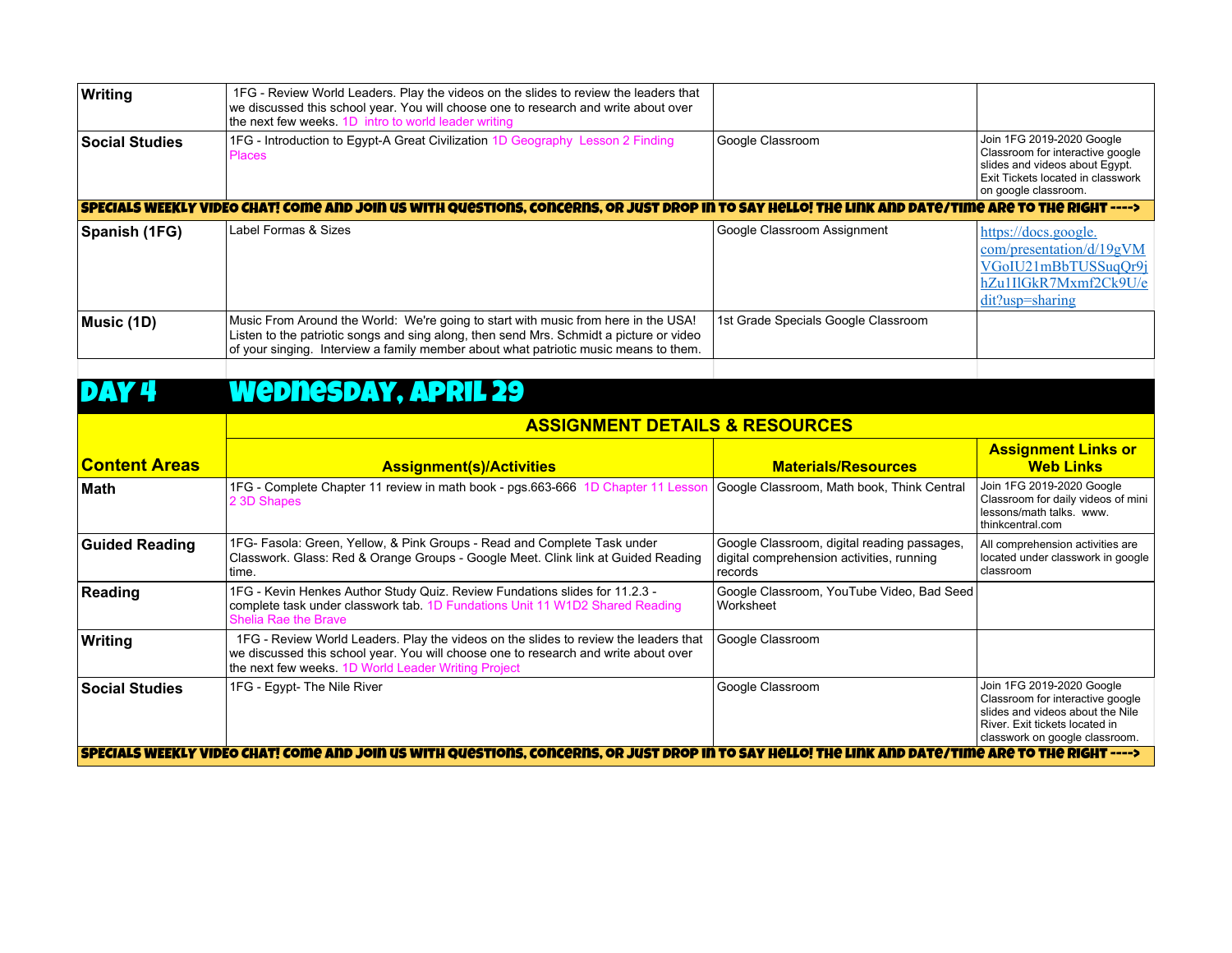| <b>PE-DESORDI</b> | WEEKS 5 & 6 TURN IN EXIT TICKET WHEN COMPLETED-<br><b>NO NEED TO PRINT</b><br>Assignment: Pick 2 activities for your physical education period each week<br>(example: 2 activities week 5 and 2 other activities week 6)<br>FUN FACT:30 minutes to an hour of play or exercise helps mental, social, physical<br>health.                                                                                                        | Videos located in Phys. Ed Google<br>Classroom |  |
|-------------------|---------------------------------------------------------------------------------------------------------------------------------------------------------------------------------------------------------------------------------------------------------------------------------------------------------------------------------------------------------------------------------------------------------------------------------|------------------------------------------------|--|
|                   | Resources: Super HERO workouts 1,2,3 and/ or Yoga videos and Sport skills videos<br>WEEK 5 (April 24-May 1):<br>Pick 1 fitness workout (5 to 10 minutes) and 1 sport skill activity (10-15 minutes).<br>WEEK 6: (May 4-May 11):<br>Pick 1 fitness workout (5 to 10 minutes) and 1 sport skill activity (10-15 minutes).<br>Assignments objective:<br>Muscles/heart strength and hand/eye coordination or foot/eye coordination. | <b>Family fitness / workout time</b>           |  |
| Music (1FG)       | Music From Around the World: We're going to start with music from here in the USA!<br>Listen to the patriotic songs and sing along, then send Mrs. Schmidt a picture or video<br>of your singing. Interview a family member about what patriotic music means to them.                                                                                                                                                           | 1st Grade Specials Google Classroom            |  |

# DAY 5 THURSDAY, APRIL 30

|                                                                                                                                                    | <b>ASSIGNMENT DETAILS &amp; RESOURCES</b>                                                                                                                                                                                                                                                                                           |                                                                                                     |                                                                                                                                                               |  |
|----------------------------------------------------------------------------------------------------------------------------------------------------|-------------------------------------------------------------------------------------------------------------------------------------------------------------------------------------------------------------------------------------------------------------------------------------------------------------------------------------|-----------------------------------------------------------------------------------------------------|---------------------------------------------------------------------------------------------------------------------------------------------------------------|--|
| <b>Content Areas</b>                                                                                                                               | <b>Assignment(s)/Activities</b>                                                                                                                                                                                                                                                                                                     | <b>Materials/Resources</b>                                                                          | <b>Assignment Links or</b><br><b>Web Links</b>                                                                                                                |  |
| <b>Math</b>                                                                                                                                        | 1FG- Chapter 11 test completed on Think Central. 1D Chapter 11 Lesson 2 day 2 3D<br><b>Shapes</b>                                                                                                                                                                                                                                   | Google Classroom, Think Central                                                                     | Join 1FG 2019-2020 Google<br>Classroom for daily videos of<br>mini lessons/math talks.<br>www.thinkcentral.com                                                |  |
| <b>Guided Reading</b>                                                                                                                              | 1FG - Fasola: Green, Yellow, & Pink Groups - Google Meet. Click link at Guided<br>Reading time. Glass: Purple Group - Google Meet. Click link at Guided Reading time.                                                                                                                                                               | Google Classroom, digital reading passages,<br>digital comprehension activities, running<br>records | All comprehension activities<br>l are located under classwork in<br>google classroom                                                                          |  |
| Reading                                                                                                                                            | 1FG - Kevin Henkes author study quiz. Fundations - 11.1.4, then complete task under<br>classwork. 1DFundations- Trick words - Shared Reading Shelia Rae the Brave                                                                                                                                                                   | Google Classroom Daily Slide                                                                        |                                                                                                                                                               |  |
| Writing                                                                                                                                            | 1FG - Choose a World Leader to write about over the next few weeks. 1D World<br>Leader Projects                                                                                                                                                                                                                                     | Google Classroom Daily Slide                                                                        |                                                                                                                                                               |  |
| <b>Social Studies</b>                                                                                                                              | 1FG - Egypt- Facts About Camels 1D Geography Lesson 5 My State                                                                                                                                                                                                                                                                      | Google Classroom                                                                                    | Join 1FG 2019-2020 Google<br>Classroom for interactive google<br>slides and videos about camels.<br>Exit tickets located in classwork<br>on google classroom. |  |
| SPECIALS WEEKLY VIDEO CHAT! COME AND JOIN US WITH QUESTIONS, CONCERNS, OR JUST DROP IN TO SAY HELLO! THE LINK AND DATE/TIME ARE TO THE RIGHT ----> |                                                                                                                                                                                                                                                                                                                                     |                                                                                                     |                                                                                                                                                               |  |
| <b>PE-DESORDI</b>                                                                                                                                  | <b>WEEKS 5 &amp; 6 TURN IN EXIT TICKET WHEN COMPLETED-</b><br><b>NO NEED TO PRINT</b><br>Assignment: Pick 2 activities for your physical education period each week<br>(example: 2 activities week 5 and 2 other activities week 6)<br>FUN FACT:30 minutes to an hour of play or exercise helps mental, social, physical<br>health. | Videos located in Phys. Ed Google<br>Classroom                                                      |                                                                                                                                                               |  |